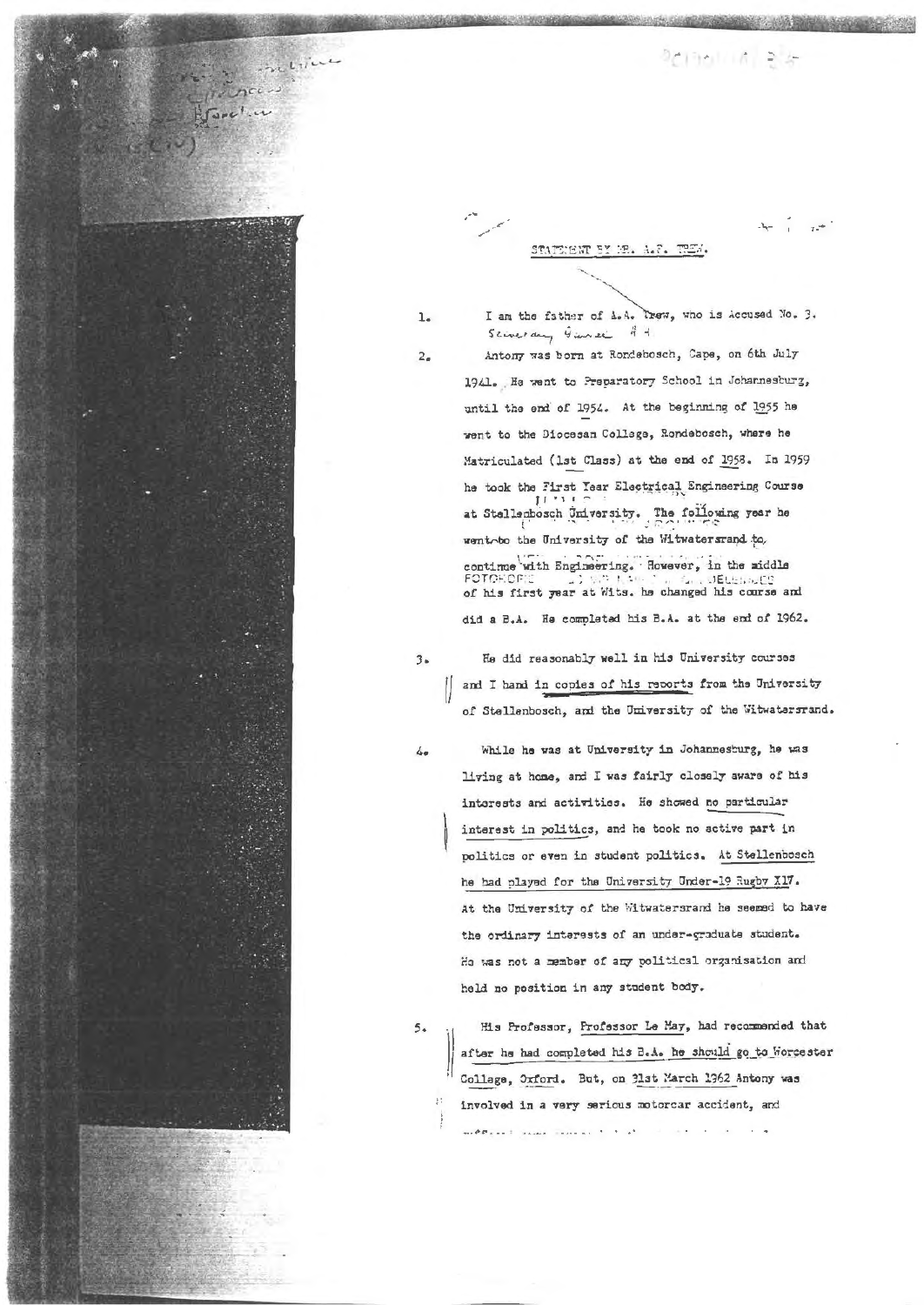

It was thought that he would not survive, and his recovery was regarded as miraculous. I have a recort of the neuro-surgeon, Dr. Law, which shows the extent of his injuries. I hand in this report.

 $-2-$ 

Although it was thought at the time that Antony would have to miss the rest of his University year. he returned to Wits. in July 1962 and completed his final year B.A. with good results. Inspite of his amazing recovery, there is no doubt that Antony was affected by the accident. His intellect was not affected in any way, as one can see from his University report and inspite of his accident he obtained a Pirst in moral phflosophy. But his outlook on life was affected by the shock which he had undergone. Moreover, there was a very marked change in his appearance. I hand in photographs taken before and since the accident. Before the accident he had led a fairly full social life. After the accident he became rather withdrawn and seemed to shun meeting people. I think that he drifted away from many of his friends. He became more introspective, and seemed more and more wrapped Suffering from a feeling up in his philosophical studies. perhaps of heroing been re

7.

 $6.$ 

In 1963 he was to have gone up to Worcester College, Oxford. In this connection I hand in a copy of a letter dated 3rd May 1963, written by Professor Le May to the Senior Tutor of Worcester Collage. However, Antony decided that he would not go to Oxford in 1963. I believe that this was because he still shrank from meeting people and was still, I think, suffering from the shock of the accident.

 $30$ 

 $\mathbf{3}_{-}$ 

He did decide to go to Europe. French had been one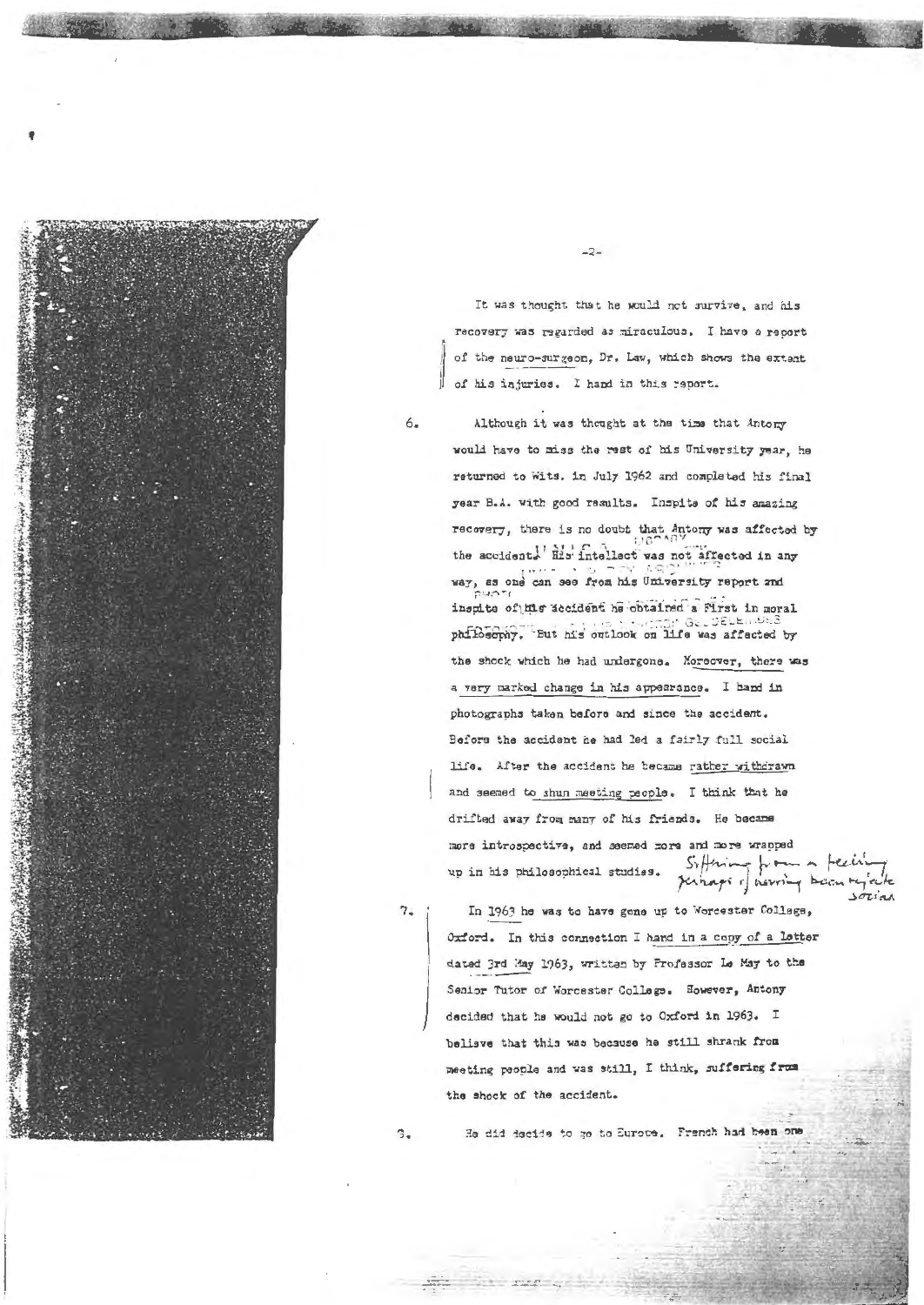of his subjects. He was interested in French philosophy and from May to July 1963 he was in Lausanne, Switzerland, where he worked in the Post Office as an ordinary sorter. A with with  $i$ I know that at this time he was also reading a great many philosophical books. After his period in Lausanne he spent some months touring England and the Continent, and at the end of the year he returned to South Africa.

 $-7 -$ 

After his return he still appeared to be very withdrawn. He seemed to have lost contact with most of his old friends. Although his mother and I did want him to stay with us at our home in Johannesburg, I think that he felt the need to show his independence. . He wanted to support himself and he obtained a post with an Insurance Company in Cape Town. He laft for Cape Town in January 1964, and took up this post. He had not lived in Cape Town since his time as a boarder at Bishops.

10.

 $9.$ 

to rue seeme to be besed in purely personal feelings. the me not have any fortunities Frank in the more; an le s detroity auto command  $11.$ 

I had a few discussions with Antony about his philosophy. I do not pretend that I fully understood it, but he seemed in general to have a feeling of unhappiness about what he regarded as injustices in this country, but what is more, he seemed to have some feeling of personal guilt about it. ( He was obviously not in a happy frame of mind.

He was to go to Oxford in September 1964, and his mother and I hoped that during the intervening period in Cape Town he would find his feet again, make new friends and would, so to speak, get back to normal, ever se ha h Johanna before he went to Oxford.

 $12.$ 

He was going to stop work at the end of July, and in August be was going to leave for England. I was making the necessary arrangements and bookings for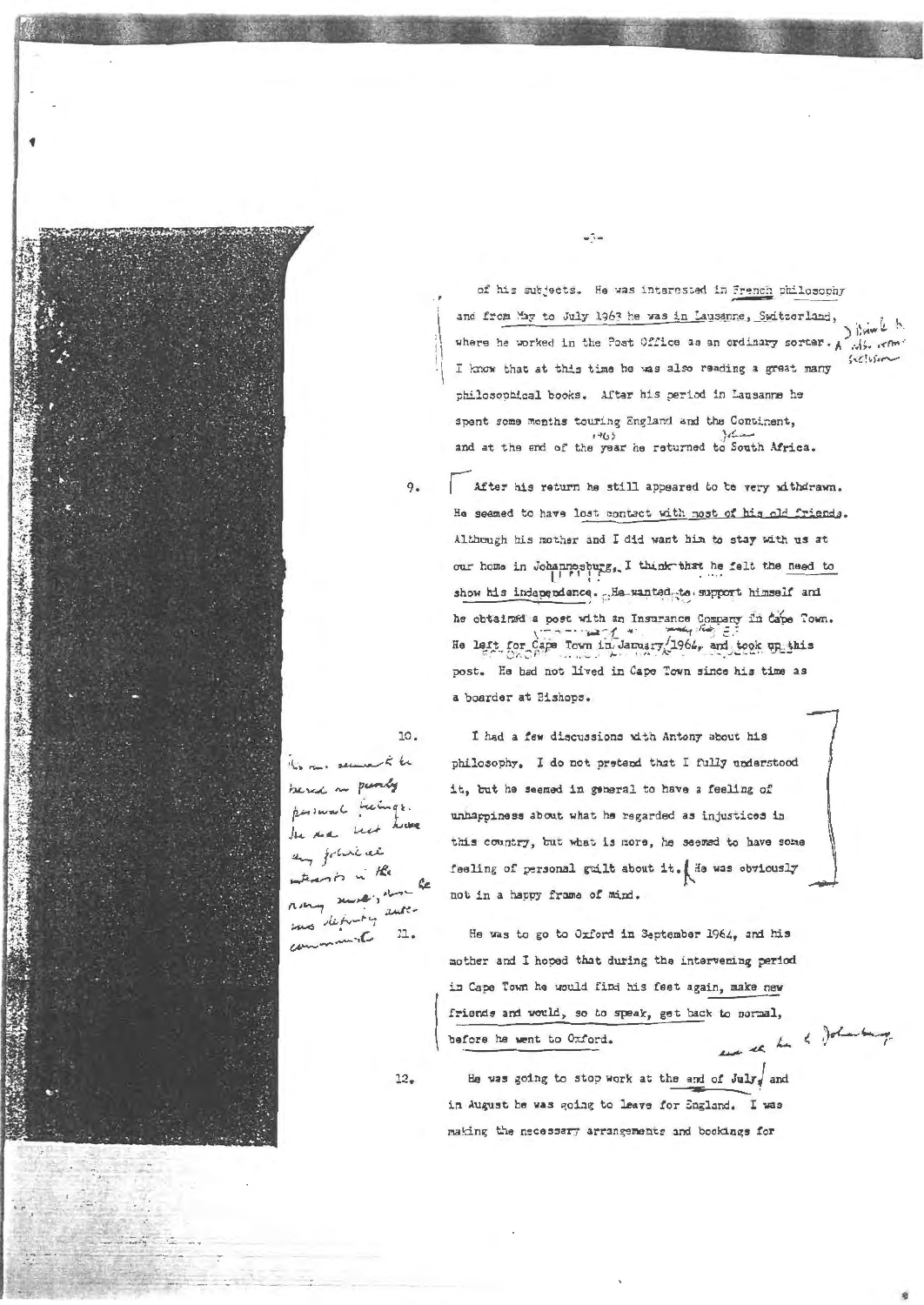$13.$ 

I do not know what friends he made in Cape Town, save that I know that he had become very friendly with a girl - who has nothing to do with the Case and to whom he is unofficially still engaged to be married. 7

 $-l =$ 

 $14.$ have toch the bomb about is cleaned

I know the nature of the charge against him, and I understand that through his contact with one MICRAEL SCHNEIDER he became attached to this unlawful orgamisation. Making every allowance for my feelings as a father, I do strongly believe that if he had met SCHREIDER in Juhar circumstances he would never have agreed to have become involved in such an organisation. What I mean by this is that if such a suggestion had been put to him, for example before his accident, while he was at University in Johannesburg, he would never have allowed himself to be drawn in. He is a boy of very warm sympathies, but also with a very strong moral sense, and I do not believe that it is natural for him to condone, star with management, in the wanton destruction of property. Similarly, I feel certain that had anyone approached him three months later, that is when he had left Cape Town and gone to Oxford, he could never have been induced to condone in) such activities.

 $15.$ 

 $16 - 4 - 4$ 

I know that be has committed an offence which the Law must regard as serious. I know that he must be punished and that he must to sent to prison. Knowing Antony as I do, I feel sure that he has already recognieed that what was done by the organisation was wrong, and that his part in it, however minor, was also wrong. He is now 23 gears old, and I hope that the Court will be